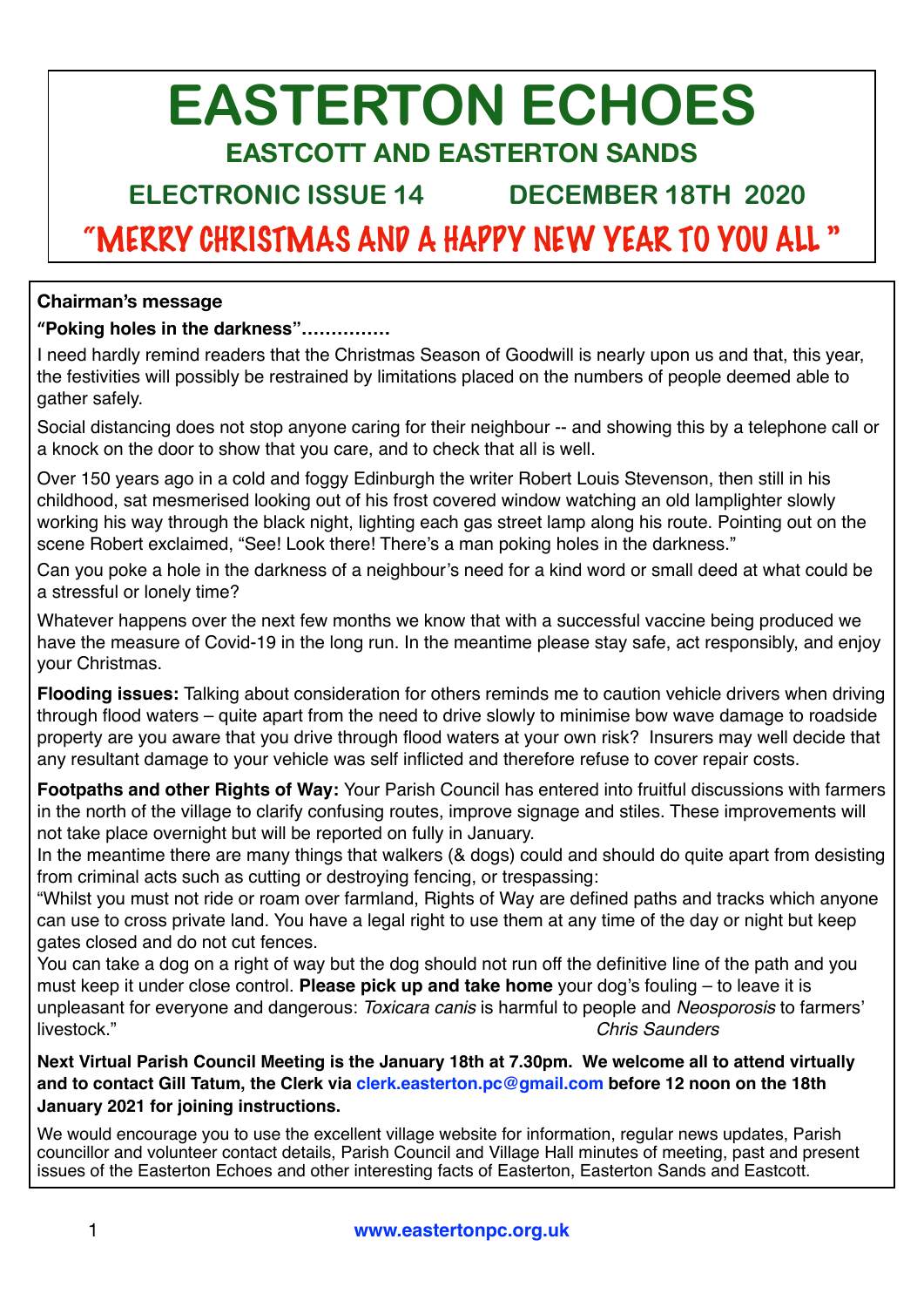# **IMPORTANT INFORMATION on COVID**

# **CORONAVIRUS (COVID) VACCINATION UPDATE**

The government wants less than 5% of vaccines to be wasted, so it is likely that vaccine appointments will be offered at very short notice, and you may need to rearrange any existing plans to be able to attend your vaccination appointments.

#### **Where will people get the vaccine?**

The NHS is putting new delivery channels in place, tailored to vaccine requirements:



**•Hospital hubs:** dozens of NHS trusts will act as hospital hubs where patients and staff can be vaccinated on site. More hospitals will start vaccinating over the coming weeks and months as the vaccine supply increases.

**•Local vaccination services:** to make it as easy as possible for those who are eligible to access a vaccination safely, local vaccination services will also be available. These community and primary care-led services will include GP practices, local authority sourced buildings or other local facilities, and as vaccine supply increases in the new year, local pharmacies too.

**•Vaccination centres:** the NHS will also establish vaccination centres, where large numbers of people will be able to go and get a jab. The majority will open in the new year when supply of the vaccine increases. They are being set up in local venues such as sports stadiums and concert venues that offer the space to deal with large numbers of people while maintaining social distancing.

 **ALL patients due for vaccination will be contacted directly with all details.** 

**The best way you can help your practice deliver the vaccine is to ensure that they have the correct contact details for you, mobile phone, e-mail, and if you are housebound.**

**PLEASE Contact your surgery below to confirm your details.**

**Courtyard Surgery email**: **[reception.courtyard@nhs.net](mailto:reception.courtyard@nhs.net)**

**Market Lavington Surgery email**: **[reception2.marketlavington@nhs.net](mailto:reception2.marketlavington@nhs.net)**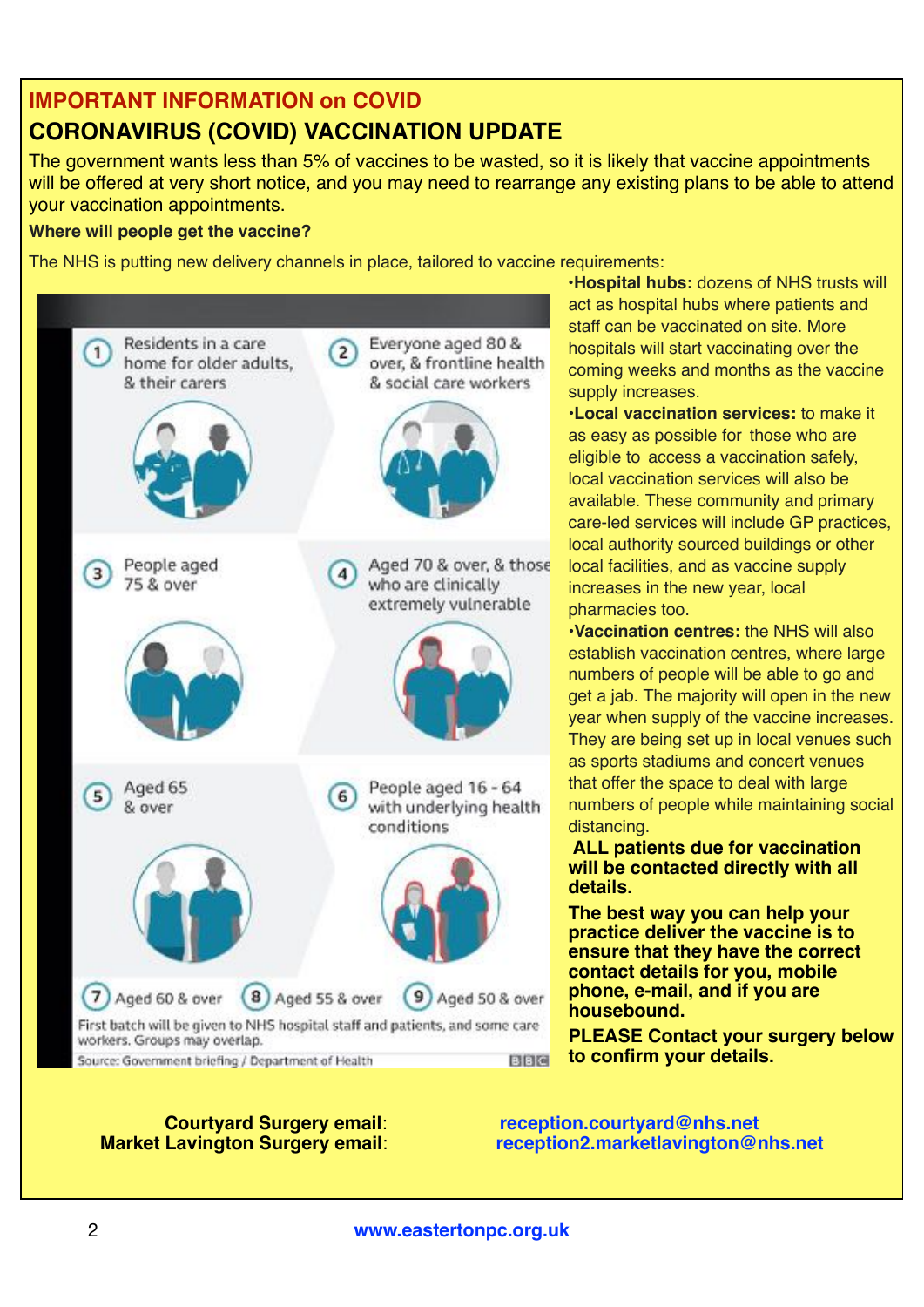#### **DAY LEWIS PHARMACY, MARKET LAVINGTON**

**Open 9am -12noon and 2pm - 6pm Closed 12 noon to 2pm for deep cleaning.**

#### **Christmas and New Year arrangements:**

**The pharmacy will be closed Christmas Day 25th December, Monday December 28th and January 1st 2021.** 

#### **Repeat Prescriptions Requests**

A kindly request to help the pharmacy's efficiency and your continual supply of medication, please give the pharmacy at least a few days notice before you run out completely.

#### **PRESCRIPTIONS HELP OR COLLECTION**

**Please use the Easterton Volunteer Support Contacts list if you need any help from our volunteers. Please look on the Easterton Website for details : [www.eastertonpc.org.uk](http://www.eastertonpc.org.uk)**

#### **MARKET LAVINGTON SURGERY. Market Lavington**

**Appointment Line: 01380 812500 Main Lines: 01380 812500**

**see website for opening times** email: **[Reception2.marketlavington@nhs.net](mailto:Reception2.marketlavington@nhs.net)**

website: **[www.marketlavingtonsurgery.nhs.uk](http://www.marketlavingtonsurgery.nhs.uk)**

#### **THE COURTYARD SURGERY West Lavington**

#### **Tel: 01380 813300**

**Open 8am to 12noon, 1.30pm to 6.30pm** 

website: **[www.courtyardsurgery.co.uk](http://www.courtyardsurgery.co.uk/)**

email: **[reception.courtyard@nhs.net](mailto:reception.courtyard@nhs.net)**

#### **EASTERTON PARISH COUNCIL CORONAVIRUS COMMUNITY SUPPORT**

#### **FOR ALL VOLUNTEER CONTACT DETAILS LOOK ON VILLAGE WEBSITE [www.eastertonpc.org.uk](http://www.eastertonpc.org.uk)**

The Parish Council are maintaining this Community Support while we are uncertain as to how the Pandemic situation will develop in the future. So please contact one of the Volunteer Contact names on the website if you need help with essential shopping, collecting medicines or errands,

### **COVID-19 UPDATES:**

**For more information about council services visit the Wiltshire Council website**

**[https://www.wiltshire.gov.uk/public-health](https://wiltshire.us5.list-manage.com/track/click?u=2883905f726c9fc694bef8b9e&id=07a322c0d9&e=9a71fb40b3)[coronavirus](https://wiltshire.us5.list-manage.com/track/click?u=2883905f726c9fc694bef8b9e&id=07a322c0d9&e=9a71fb40b3)**

| Don't give COVID-19 for Christmas -<br>keep playing your part                                               |
|-------------------------------------------------------------------------------------------------------------|
| Carefully weigh up the risk of who is in your Christmas bubble<br>Limit the people in your Christmas bubble |
| Remember to keep socially distancing, wash hands regularly,<br>wear masks where required                    |
| Hopefully next year we can all have a merrier Christmas!                                                    |

From 23 December to 27 December, you may choose to form a [Christmas bubble](https://wiltshire.us5.list-manage.com/track/click?u=2883905f726c9fc694bef8b9e&id=13cb0a229c&e=9a71fb40b3) with up to two other households: If you do form a Christmas bubble, you should not meet socially with friends and family you do not live with in your home or garden unless they are part of your Christmas bubble.

You can travel between tiers and UK nations for the purposes of meeting your Christmas bubble and people should follow local restrictions in the tier in which they are meeting. If you do not form a Christmas bubble, you should continue to follow the [guidance](https://wiltshire.us5.list-manage.com/track/click?u=2883905f726c9fc694bef8b9e&id=3b612a64ba&e=9a71fb40b3) for the tier you are in.



## **BIN COLLECTIONS AND RECYCLING FOR CHRISTMAS AND NEW YEAR**

Please see the last page of this newsletter (Page 9)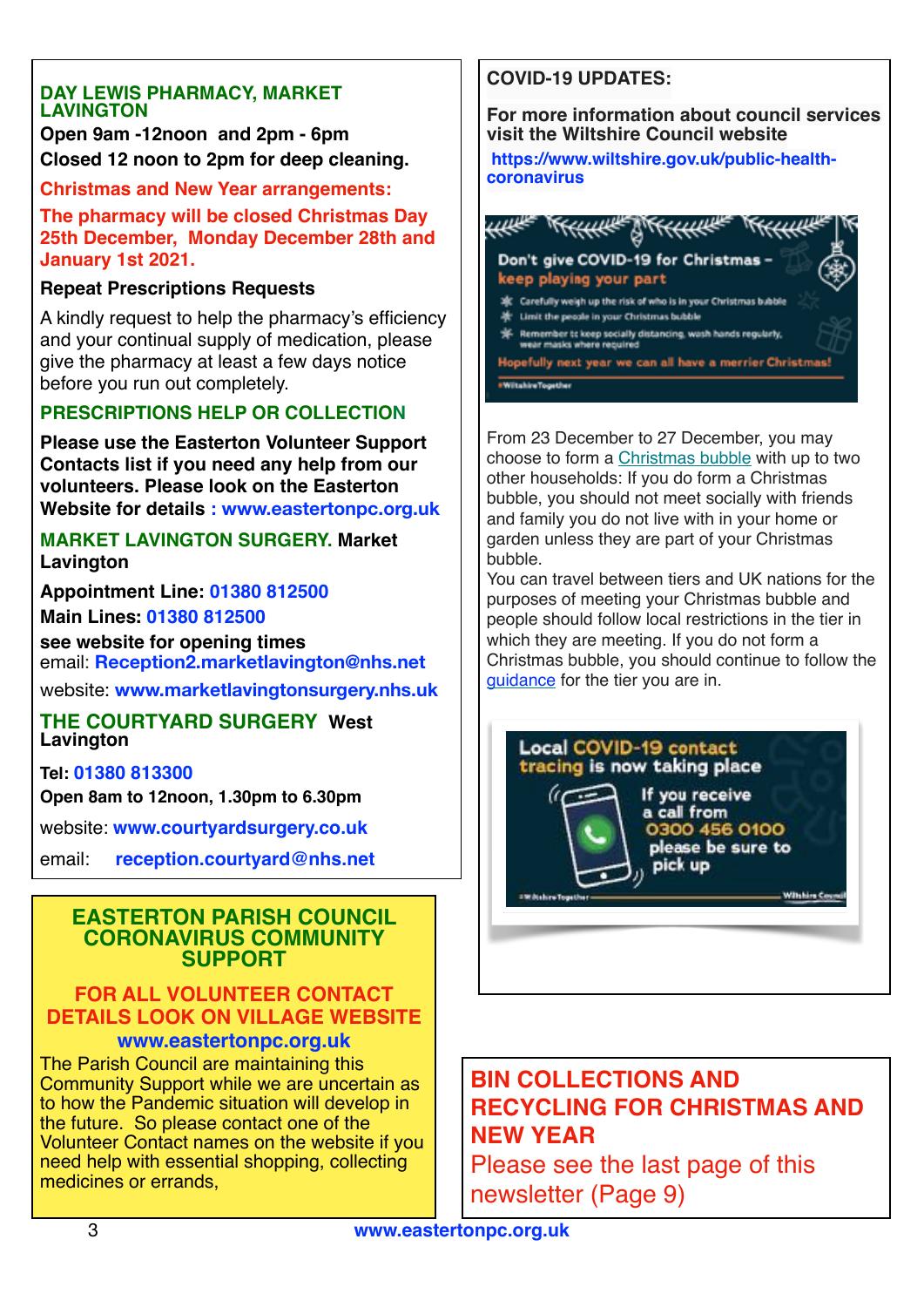#### **HAVE YOU GOT THE MYWILTS APP YET?**

To simply, quickly and easily book and report Wiltshire services is to use the MyWilts app. Go to **[www.wiltshire.gov.uk](http://www.wiltshire.gov.uk)** for more details how to register and use it on your computer or phone if compatible.

#### **ST BARNABAS CHURCH NEWS**

#### **Christmas arrangements Church News from St Barnabas**

Well, all change again. The following is the most up to date information on the church services over Christmas. Masks must be worn and attendance "booked" so that seating can be arranged and numbers limited.

We will continue to be open for private prayer on Sunday morning 9.00am until 12.00pm and Wednesday afternoons 12.00pm until 4.00pm. There will be a communion service somewhere in the benefice at 11.00am each Sunday and a mid week service at 10.00am on a Wednesday on a rota basis.

#### **Specific services for St Barnabas Church are as follows:**

Communion services **Sunday 20th December 11:00 am**

**24th December Communion 10.00pm.** Please remember to pre-book as numbers are limited to no more than 30, call the church office:

#### Tel: 01380 816963

Please note that Communion Services also will be without singing or wine for the congregation.

There are also three carol services at the other Churches:

Great Cheverell: **Sunday 20th December 4pm and 6pm** West Lavington: **Tuesday 22nd December** Nine lessons and Carols

Both of these are limited in numbers and must be prebooked. Tel: 01380 816963. There will be choral but not congregational singing.

Zoom Services continue at 10.00am on Sunday mornings including one on Christmas Day entitled 'Christmas on Zoom'. The link for all zoom services is

[https://us02web.zoom.us/j/](https://us02web.zoom.us/j/7192406094) [7192406094](https://us02web.zoom.us/j/7192406094).

Sue Allen would like to thank everyone who responded to the request for toys for the Salvation Army/Social Services Appeal. Sue was able to deliver 'a car full' of toys to them on December 1st. *"I wish everyone a happy, healthy and peaceful Christmas."*

Pat Morrison (church warden)

#### **THE POTENTIAL CLOSURE OF THE HOME FOR THE VULNERABLE IN FURLONG CLOSE, ROWDE**

#### *"THE TRUE MEASURE OF ANY SOCIETY CAN BE FOUND IN HOW IT TREATS ITS MOST VULNERABLE MEMBERS" Mahatma Ghandi*

**A message from Mark Steele "** I am a member of a group of families and friends of the 33 vulnerable residents who live at Furlong Close in Rowde. We were told in October that Hft Wiltshire and Wiltshire Council had "jointly" decided that their home is to be closed down and they are to be relocated. I am writing to appeal to you, on behalf of the families and the local community in Rowde and Devizes, for your support in making representations to Hft Wiltshire and Wiltshire Council to allow our vulnerable relatives to remain in their longstanding homes in Furlong Close.

One of the day-care users at Furlong Close, Alan, who has Down's syndrome and lives with his parents in Market Lavington, has recorded a short video which briefly tells his story and appeals for help to keep Furlong Close open, which I invite you to listen to this recording:"

#### **<https://youtu.be/cdrQzuZl8K0>**

**Please Listen to this recording and click on the petition link below if you wish to support the residents of Furlong Close.** 

**<https://www.change.org/p/hft-and-wiltshire-council-stop-the-closure-of-hft-in-rowde>**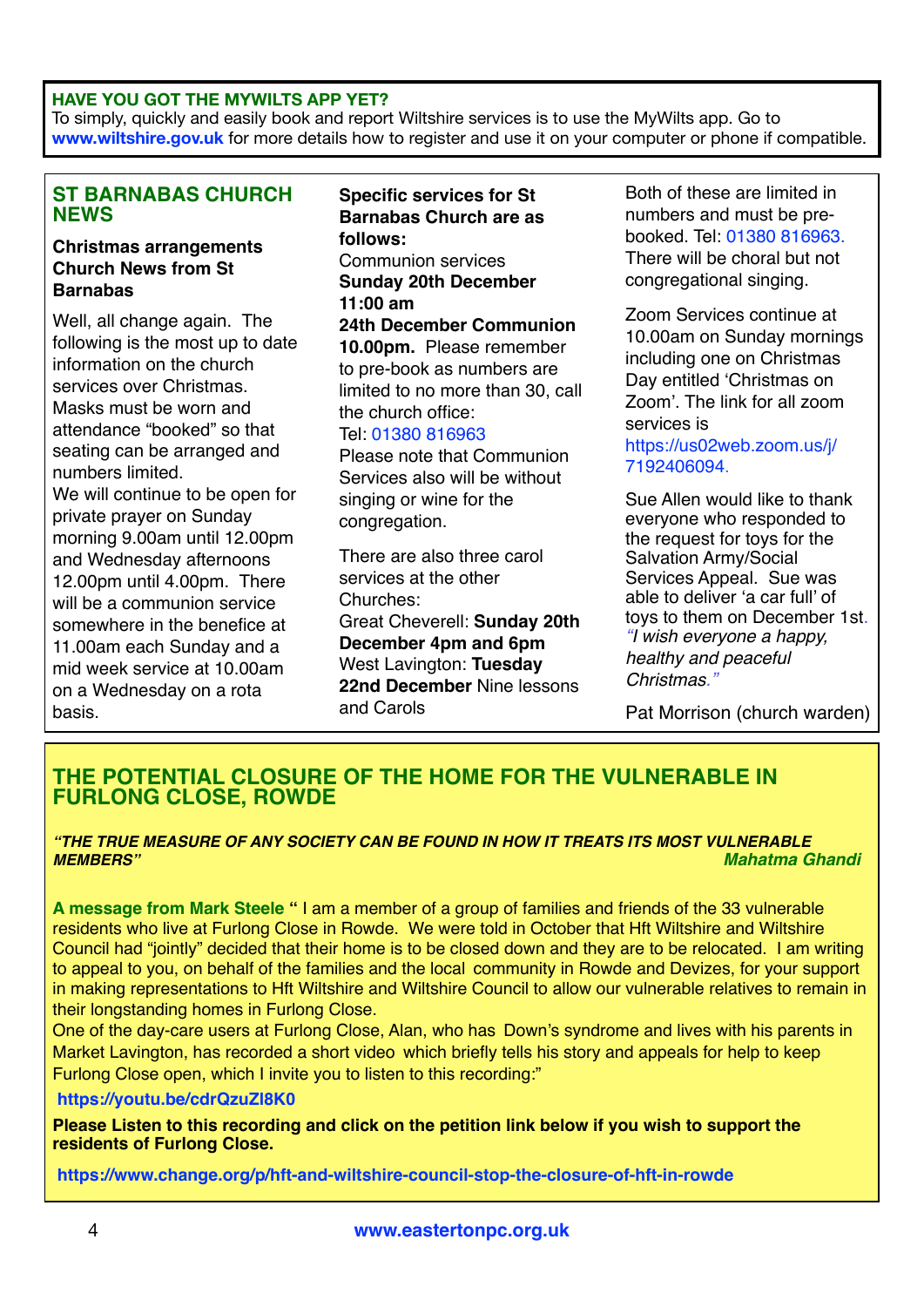#### **MAKING GOOD USE OF OUR PARISH STEWARD!**

Wiltshire Council's 'Parish Steward Scheme' had its successful origins in the 1990s. However after a break in the late 2000s the scheme was reintroduced in 2016 where 'Parish Stewards' liaise directly with Parishes to carry out local minor highways work 'swiftly and efficiently'.

The Parish Stewards report issues and undertake repairs and maintenance themselves, meaning they are a 'one stop and done' service. The Stewards will help prioritise the needs of their patch including roads, pathways, drainage and verge maintenance. Their remit could include painting railings, highways strimming and undertaking minor pothole repairs.

Easterton's Parish Steward liaises with our own parish councillor Anthony Snook once a month to prioritise jobs that need doing in and around the Parish. If any Easterton, Easterton Sands or Eastcott Parishioner is concerned about any aspect in the Parish as itemised above please contact Anthony directly and if appropriate then it can be added to the Worksheet.

Mob. Tel: **07831 116136** Email: **[anthonysnook@tiscali.co.uk](mailto:anthonysnook@tiscali.co.uk)**

or contact the Parish Clerk Email: **[clerk.easterton.pc@gmail.com](mailto:clerk.easterton.pc@gmail.com)**

#### **By the way !**

**The Parish Council would like to thank the kind resident that took it upon themselves to clear a part of Easterton 1 footpath that runs from Sam Moores Lane. It was getting rather choked with leaves and it is now much improved. The PC have engaged the Parish Gardener, Mark Goddard, to carry out a comprehensive clearing of this footpath which he hopes to start in January.** 

**Thanks should also be extended to Dougie Law who regularly clears the area around the water pump at the bottom of Kings Road, this is a particularly problematic area following heavy rain.** *THANK YOU Dougie* **and any other residents of Easterton that carry out these kind acts for the good of the community, it does not go unnoticed!**

#### **DOG NAPPING UPDATE** - **THE POLICE REPORT TO DATE**

Fears that dog napping is on the increase (see The Gazette article online) but please read the following: The editor has approached the police on this matter and received the following:

Message from the Acting Police Sergeant Alanna Wakeford

'From what I can gather there has not been a spate of dog napping in Wiltshire in the last few months I am glad to report. I think we all got a bit worried after a car was seen by the boundaries with Hungerford and some comments that were made to some game keepers and some men apparently trying to break into kennels. I have not heard of anyone being overwhelmed while out walking their dogs. I think quite naturally people have panicked because we all care for our dogs and the thought of them getting stolen is like losing a family member and possibly some posts have been made that are exaggerated and things end up on social media which are not true.

We hope everyone will continue to be vigilant during these dark nights of their property and animals to help prevent any incidents but I think you can tell the residents there is no sudden surge in dog napping in Wiltshire at the moment.

Have a safe Christmas.

Regards<br>APS Alanna Wakeford **Acting Police Sergeant 2841** Devizes, Marlborough and Pewsey Neighbourhood Team Tel: **101 ext 32841** Mob: **07866690621**

Editor Footnote : Take your phone with you and take a photo of anything that is suspicious and report it to the police. There is a campaign going to make theft of dogs and animals a criminal offence.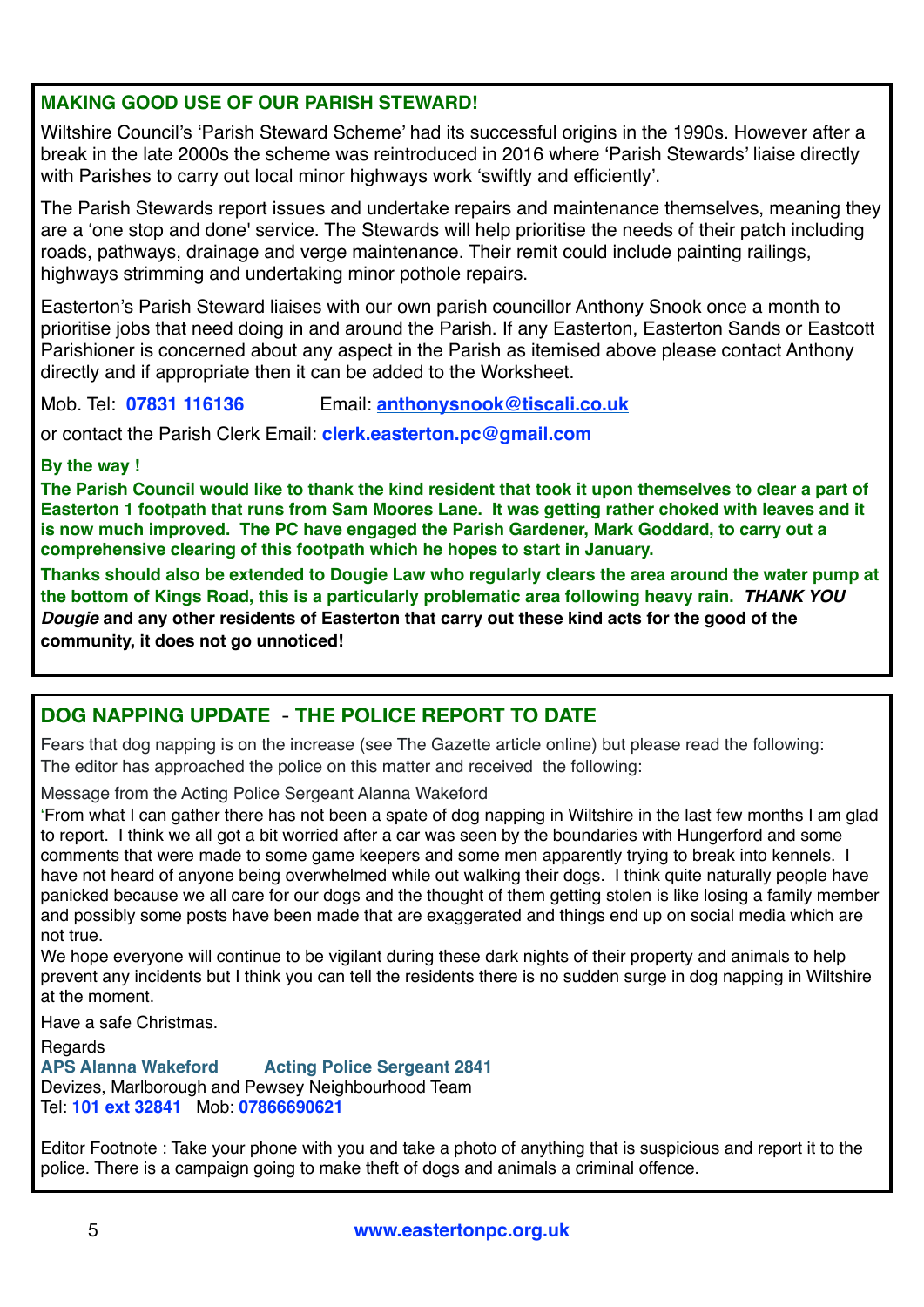### **What's your story ?**

**Mike and Sue Allen** are familiar faces and active volunteers for many organisations in the locality so we were thrilled that they agreed to give us a small insight into their lives.

#### **Q. How long have you lived in Easterton?**

*For almost 43 years we have lived on the High Street.*

#### *Q.* **What brought you to Easterton?**

*Mike: As a police officer I was transferred from Scenes of Crime in Swindon to Headquarters in Devizes.*

*Q.* **How would you describe your life in eight words?**

*Sue: Busy, happy and contented with time to relax.*

#### **Q. Where were you born?**

*Mike: I was born in nearby Westbury. Sue: In the historic Railway Village in Swindon.*

#### **Q. Education, where did you go to school/ college/university?**

*Mike: Westbury which is where I met Sue.*

*Sue: I went to primary school in Bradford-on-Avon and then Trowbridge Girls High School.*

#### **Q. Family, tell us a bit about your family?**

*Both: We have and son and daughter who grew up in Easterton and attended Lavington School. They now live in Gloucester and Liverpool respectively.*

#### **Q. What is your greatest achievement?**

*Sue: Having two children who have both become people to be proud of.*

*Mike: Throughout my career as a police officer, I have dealt with many major incidents within Wiltshire together with many other officers who have become great friends. One such incident occurred in Yatesbury on the A4. A young girl was found on the grass verge with life threatening injuries having been violently attacked. A thorough examination and some critical observations allowed me to provide information to my colleagues that led to the arrest of the assailant, when interviewed he admitted to a murder in the adjoining county of Gloucestershire. In the quiet county of Wiltshire, you would be amazed at the number of serious offences that our brilliant Police have to deal with.*

#### **Q. If you could acquire any talent, what would it be?**

*Sue: To sing in tune!*

#### **Q. With whom in history do you admire the most?**

*Sue: HM The Queen.*

#### **Q. What is/was your favourite/most interesting job?**

*Sue: Working at Lavington School for 21 years as Assistant Bursar/Finance Manager.*

*Mike: It would have to be my career as a Police Officer.*

#### **Q. What is your favourite occupation/hobby?**

*Sue: Reading and walking.*

*Mike: Oil Painting plus learning to play the guitar and ukulele. My other interest is a study of the First World War, this came from me assisting the staff and pupils of Lavington School on one of their field trips to The Somme and Belgium Battlefields, a very moving experience for them and for me.*

#### **Q. Who/what is your favourite author/book?**

*Sue: Winter Solstice by Rosamunde Pilcher Mike: Sebastian Faulks who writes quite a lot about WW1 in France.*

**Q. Do you have a favourite composer or music artist?**

*Sue: Alfie Boe Mike: Elton John*

**Q. What's your favourite film/TV programme?** *Sue: At the moment I am enjoying The Repair Shop.*

#### **Q. Is there a plant/flower that is a particular favourite and why?**

*Sue: Freesias*

**Q. If you could eat only one thing for the rest of your days, what would it be?**

#### *Sue: Porridge*

**Q. If you could be anywhere else in the world where would it be?**

*Sue: Applecross in The Scottish Highlands.*

*Mike: I love Easterton and having lived here for some 42 years, there is nowhere else I would rather be.*

#### **Q. How have the last few COVID months been for you?**

*Sue: It has been good to have a more relaxed lifestyle, to be able to walk most days and for Mike and I to spend more time together.*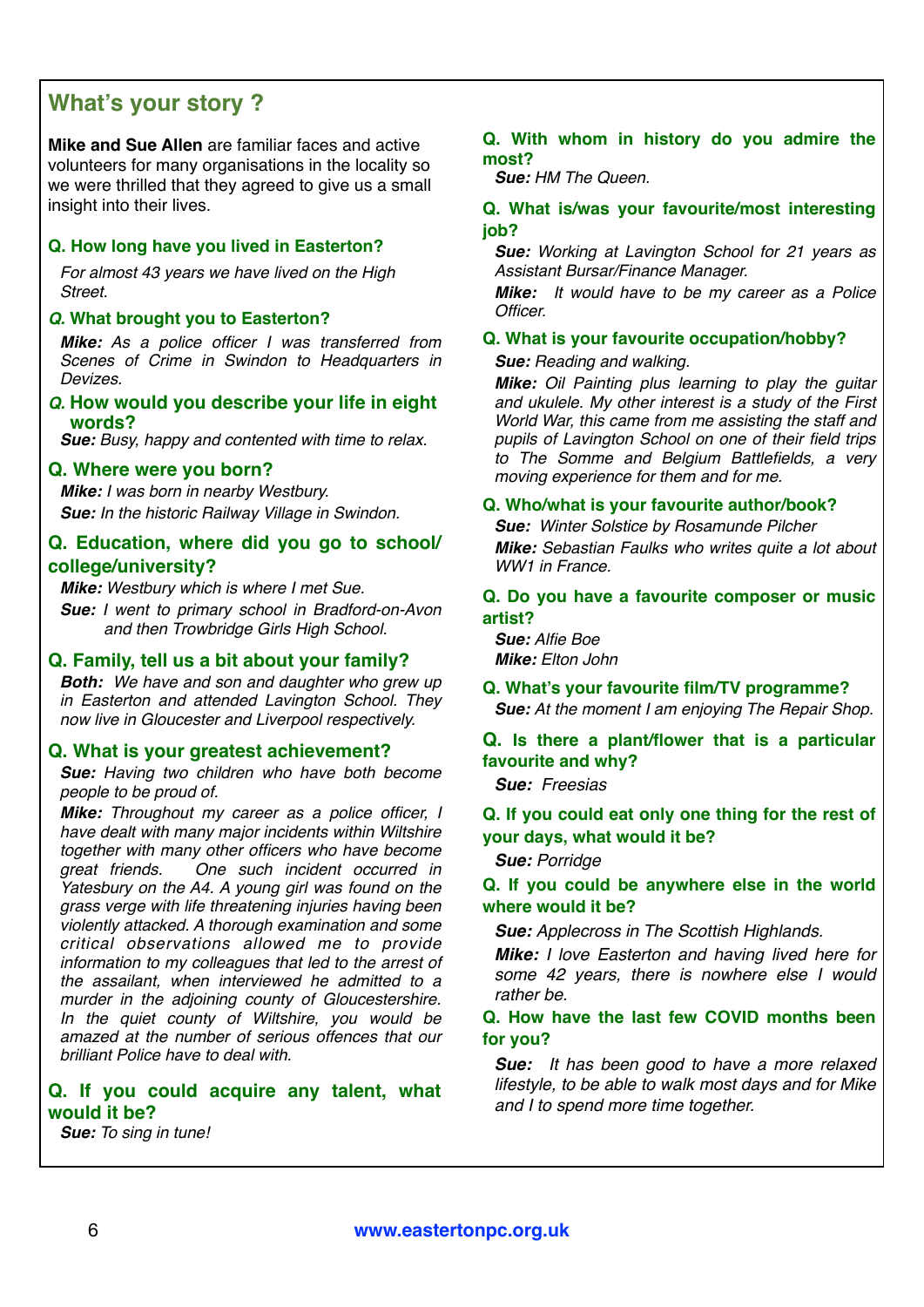#### **EASTERTON VILLAGE HALL Charity Number: 305510**

**Trustee News.** It is with great regret that we announce the retirement of Moira Armstrong from the Board of Trustees. Moira joined the committee in September 1999 as the representative of the Archery Club, becoming chairman at the 2010 AGM. The trustees are grateful for her 21 years of dedicated service to the hall, not least many years unheralded volunteering to keeping the premises clean and presentable, thus saving the management committee considerable expense while accumulating funds for improvements. She will be especially remembered for her annual cabarets – highlights of the village calendar – which have also raised much needed funds over the years. We are delighted to be able to confirm that it is her intention to resurrect the annual cabaret as soon as circumstances allow.

**Hall Modernisation Update.** The final phase of the hall modernisation programme is now under way. Works include completion of the gentlemen's and second disabled toilets, fitting out of the second function room in the North extension, conversion of the former toilets and

small store into a new storage area and improved access to the stage. The second function room will include a simple coffee station adjacent to the double doors leading to the children's play area. The contractors estimate completion by the end of January 2021.

**Annual General Meeting.** The minutes of the last AGM held on 1st December 2020 by Zoom are available for viewing on the village website: **[www.eastertonpc.org.uk](http://www.eastertonpc.org.uk)** .

Christmas Shopping with **[smile.amazon.co.uk](http://smile.amazon.co.uk)** will support the Hall Funds, select Easterton Village Hall as your charity and shop at **smile.amazon.co.uk** you will find the same prices, selection and shopping experience and AmazonSmile will donate 0.5% of the net eligible purchase price to the Village Hall funds.

**Co-op Local Community Fund.** We are one of this year's beneficiaries. As a Co-op member you will be able to select **Easterton Village Hall** as your nominated beneficiary.

David Green (Village Hall Committee)

#### **FOCUS ON ENERGY**

Grant schemes for electric vehicle charging infrastructure – Office for Low Emission Vehicles The government offers grants to support the wider use of electric and hybrid vehicles via the Office of Low Emission Vehicles (OLEV). This includes:

- The Electric Vehicle Homecharge Scheme (EVHS) provides grant funding of up to 75% towards the cost of installing electric vehicle chargepoints at domestic properties across the UK.
- The Workplace Charging Scheme (WCS) is a voucher-based scheme that provides support towards the up-front costs of the purchase and installation of electric vehicle charge-points, for eligible businesses, charities and public sector organisations.
- The On-street Residential Chargepoint Scheme (ORCS) provides grant funding for local authorities towards the cost of installing on-street residential chargepoints for plug-in electric vehicles. For more information visit the website below.

#### **<https://www.gov.uk/government/collections/government-grants-for-low-emission-vehicles>**

**Editor comment:** I will be looking at ways for the community to discuss and move towards being zero carbon for the our future and the climate including at looking after and planting new green corridors. Hopefully more news in the New Year.

The Parish Council is still looking to the community residents to come forward with possible ideas to help improve our village or community. Please contact the Clerk with an outline of your idea or potential project email : **[clerk.easterton.pc@gmail.com](mailto:clerk.easterton.pc@gmail.com)**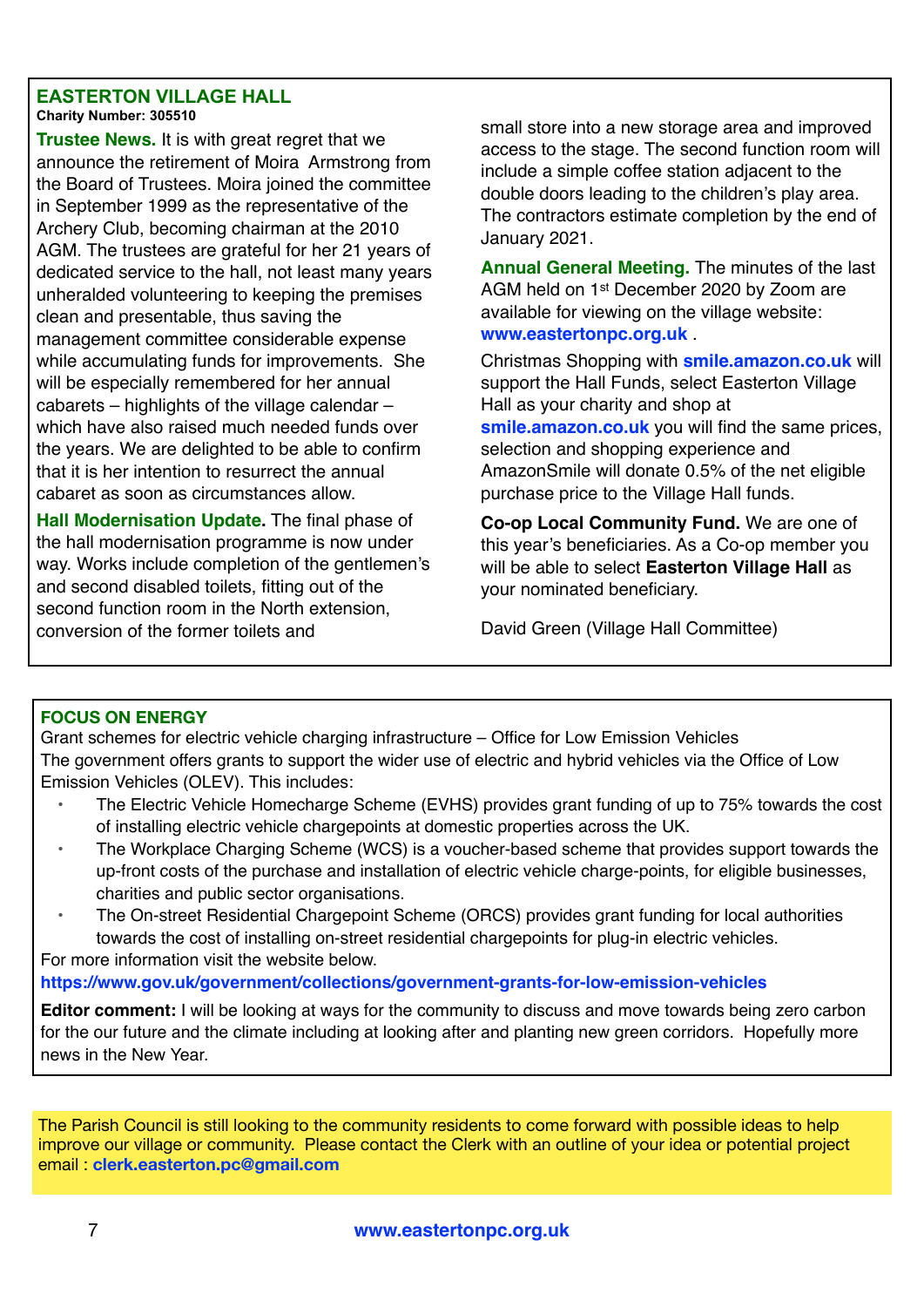#### **THE HAZEL DORMOUSE IS UNDER THREAT**



This minute, rare, nocturnal animal of golden-sand fur, big black eyes and long, feathery tail, is a hazel dormouse. They can spend their time, as much as 7 months asleep or foraging high up in trees. Once widespread in Britain, the species has seriously declined in both population and range over the past 100 years – making the hazel dormouse one of Britain's most endangered animals. These elusive rodents favour deciduous woodland, overgrown hedgerows, and scrub. They have a varied diet such as feasting on the flowers of oak, hawthorn, sycamore, and willow in the spring,

then on to other flowering shrubs such as honeysuckle and bramble. If the weather is cold and wet, and food scarce, the dormouse will endeavour to save energy by going into torpor; it curls up into a ball and goes to sleep. Prior to hibernation autumn, they must double their body weight so in autumn they tuck into any available nuts, seeds, and berries.

From October to November, they hibernate in damp areas preferring to nest in a tightly woven ball of leaves in the base of old coppiced trees, hazel stools or under log piles. They need the cool conditions in order that their body temperature and heart rate is lowered preserving their fat reserves. The damp conditions are a necessity during this period of hibernation due to the loss of water vapour through the animals breath as they do not wake up and drink regularly. By the way it is true they do snore !

So to help this enchanting little animal's survival, we need to preserve the composition, structure and diverse woodland and hedgerow habitats. Coppicing, particularly of hazel, provides a perfect habitat for dormice, with well-linked branches which act as pathways, lots of different shrub species and not too much shade from large trees overhead.

Look at the Centre of Alternate Technology and the Wildlife Trusts websites for other interesting articles: CAT website: **[www.cat.org.uk](http://www.cat.org.uk)**

**Stop Press: Judi Dench** has helped launch the fundraising campaign for the Wiltshire Wildlife Hospital. see Claire Spellings "What's your Story" article from Issue 13. The Wiltshire Wildlife Hospital has helped over 4,000 injured, orphaned or sick wildlife this past year. For more details on the campaign visit Claire's website: **[www.clairesconservationmedia.com](http://www.clairesconservationmedia.com/)**

#### **ENTERTAINMENT AND THE ARTS IN WILTSHIRE THE WHARF THEATRE**

The theatre has re opened with rehearsals well underway for the first show at the Wharf, in Devizes, post the nation's second lockdown.

The Wharf is now open with a whole host of covid secure productions lined up for the coming months. Set among an impressive waterside warehouse standing on the banks of the Kennet and Avon Canal, has been able to host up to 96 audience members since 1979.

Like other establishments, it has been forced to close for most of the year and pushed back performances.

Look on their website for more information: **[www.wharftheatre.co.uk](http://www.wharftheatre.co.uk)**

#### **THE POUND CORSHAM ARTS CENTRE**

Look on their website to see what exciting things are happening plus look at the online exhibition of artists for a special Christmas present.

Look on their website for more information: **[www.poundarts.org.uk](http://www.poundarts.org.uk)**

**SALISBURY PLAYHOUSE AND SALISBURY ARTS CENTRE** are also worth looking at their website for a list of all that is going on in the arts. there are some exciting events both online and in the flesh where permitted **www.wiltshirecreative.co.uk**